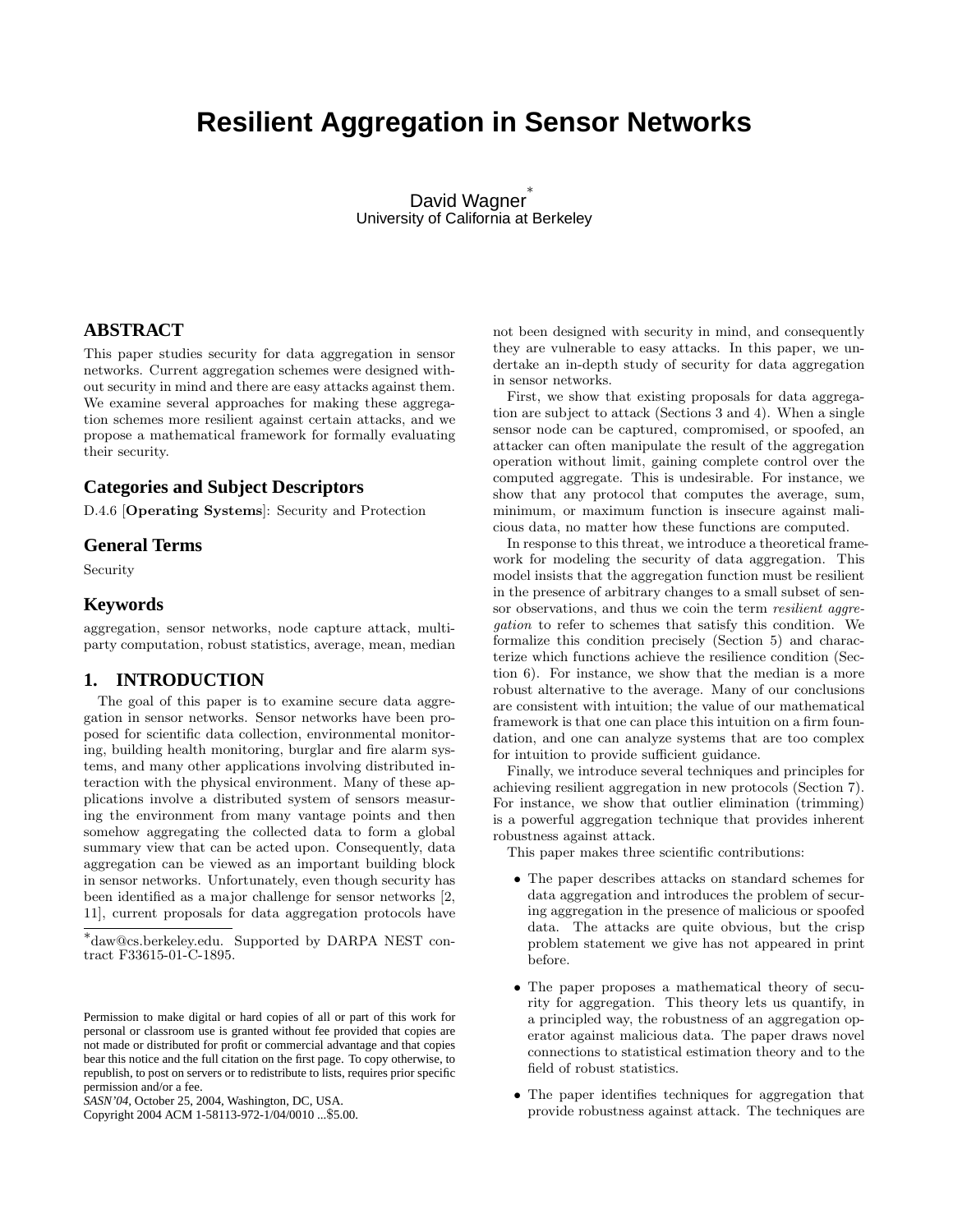

Figure 1: An abstract sensor network architecture, with inessential underlying physical structures abstracted away. We have  $n$  sensor nodes (the small circles), each with a separate secure channel to a single trusted base station (the large solid square). The *i*th sensor sends measurement  $x_i$  to the base station, and the base station uses the function  $f$  to compute the aggregate y. In this picture,  $n = 9$ .

not novel, but the analysis of their performance in this setting is new. This should provide helpful guidance to sensor network implementors in selecting appropriate aggregation operators.

## **2. BACKGROUND**

*The architecture.* A sensor network is a distributed system designed for interacting with the physical environment. A sensor network might contain hundreds or thousands of tiny, low-cost, low-power sensor nodes. Many architectures also use more powerful base stations, which are in a oneto-many association with sensor nodes. Often, one forms a tree with a base station at the root and sensor nodes at the leaves. An aggregation transaction begins by broadcasting the query down the tree from the base station to the leaves. Then, the sensor nodes measure their environment and send their measurement back up the tree to the base station. Finally, the base station performs an aggregation computation to obtain the aggregate. Thus, sensor nodes act as data sources, and the base station acts as a sink.

*An abstract model.* In this paper, we will abstract away some inessential features. We consider only a single base station and n associated sensor nodes. At some point, each sensor node takes a measurement and reports the observed value  $x_i$  to the base station. The base station's goal is to compute an aggregate value  $y$  that summarizes the sensor readings  $x_1, \ldots, x_n$  using the aggregation function f; thus,  $y = f(x_1, \ldots, x_n)$ . Our attacks and defenses ignore the inner workings of the specific aggregation and communication protocols used, such as how data is routed. Instead, we focus only on the function  $f$  computed by the base station. Consequently, we ignore the structure of the multi-hop network, assuming only that each sensor node has a separate link to the base station. We depict this abstracted architecture in Figure 1.

*Threat model.* We will assume that each sensor node has a secure channel back to the base station for reporting data measurements. Moreover, we assume these secure channels are independent: capture of one sensor node might compromise the contents of that node's channel to the base station, but it will not reveal anything about other nodes' channels. For instance, each sensor might share a per-node symmetric key with the base station and use this key to encrypt its data. As a consequence of these assumptions, we do not need to worry about spoofing or interception of data in transit. This leaves only the question of whether the endpoints are trustworthy or not.

The main threat we will consider is that of malicious data. One way that malicious data can be injected is through node compromise or node capture attacks: if a sensor node is captured, reverse-engineered, or otherwise comes under adversarial control, we can no longer trust its measurements. Alternatively, if an adversary is able to fool the sensor's measuring element—perhaps by subjecting it to unusual temperature, lighting, or other spoofed environmental conditions, for instance—then the sensor node's measurement is compromised. Thus, measurements can often be compromised even if nodes are protected by tamper-resistant packaging.

We will use a Byzantine fault model, where the adversary can inject arbitrarily chosen malicious data readings at a few sensors. Of course, compromised nodes may behave in arbitrarily malicious ways, which means that measurements from compromised nodes are under the complete control of the adversary. We conservatively assume that all compromised nodes collude, or are under the control of a single attacker. An archetypical attack involves compromised nodes reporting bogus measurements in an attempt to skew the computed aggregate.

Compromise of sensor nodes is indeed a real threat in real sensor networks. Because sensor nodes must be low-cost, we often cannot afford to mount them in physical packaging that provides a high level of tamper resistance. Because sensor nodes must be deployed into the environment, we cannot provide physical security or control access to them. And, because sensor nodes must be deployed in large numbers, the adversary is afforded many opportunities to compromise a sensor node.

Of course, the adversary's capabilities are not unlimited. Some cost or luck will be required for each node that the adversary wishes to compromise. Therefore, we should assume that the adversary can compromise only a limited number of sensor nodes: perhaps one or two or three, but not half of the network. We require that security degrade gracefully as the number of compromised nodes grows. In this respect, our main hope is for "safety in numbers": if we can build a network that is robust in the presence of a few malicious or captured sensor nodes, we will be in great shape.

In this paper, our analysis will assume that base stations remain trustworthy and unassailable. This assumption seems plausible: base stations are rarer and hence we can spend more on them, so it may be feasible to enclose them in high-quality tamper resistant enclosures or to place them in physically secure, access-controlled locations.

*Security goals.* We focus on integrity. The adversary should not be able to affect the result of the aggregation operation, as computed at the base station. This should remain true even in the presence of a few compromised sensor nodes.

Unfortunately, perfect integrity is rarely attainable. By manipulating the readings at a few compromised sensor nodes, the attacker can usually affect the computed aggregate, even if only negligibly, no matter how clever the protocol. There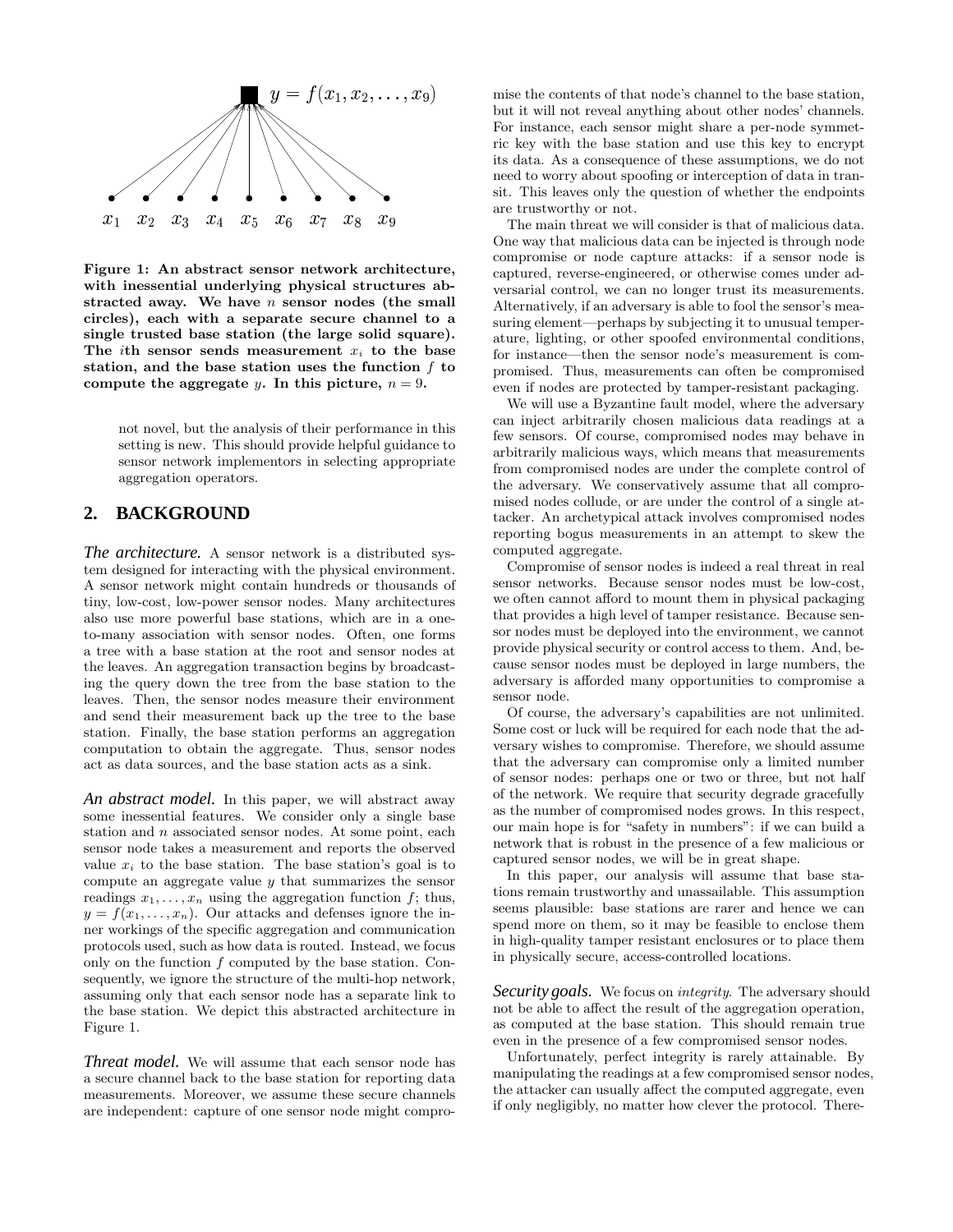fore, we relax our goal slightly and ask for approximate integrity: the adversary should have only a limited influence on the result of the aggregation computation. In other words, if y denotes the result in the absence of an attacker and  $y^*$  the result after an attacker intervenes, then we wish  $|y^* - y|$  to be bounded, preferably by some small value. Notice that if  $|y^* - y|$  is negligible compared to the random noise in y, the attacker has gained little. Because measurements of the physical world are inherently noisy, we expect approximate integrity to form an adequate security goal for most applications.

We separate the specification of desired aggregation functionality from the protocol used to implement or achieve this functionality. We assume the functionality is given as a function f; given sensor readings  $x_1, \ldots, x_n$ , we wish to compute the aggregate  $y = f(x_1, \ldots, x_n)$ . A valid protocol might use any mechanism whatsoever to compute this aggregate. See Figure 1 for an abstract view.

The central question for secure aggregation is as follows:

```
Question. Which aggregation functionalities can be
securely and meaningfully computed, in the presence
of a few compromised nodes?
```
The following sections are directed at answering this central question.

*Caveats.* We do not consider confidentiality, availability, or performance in this paper. We do not consider in-network aggregation; in our model, trusted base stations are the only aggregation points.

*Connections to secure multi-party computation.* The central question for secure aggregation carries some connection to the area of secure multi-party computation. It is known that any functionality that can be computed with the help of a trusted third party can also be computed without it, using generic multi-party computation. The connection to sensor networks is natural: we may think of aggregation in sensor networks as an instance of multi-party computation with a trusted third party, where the functionality is given by the aggregation function  $f$  and where the base station plays the role of the trusted third party.

The question of which aggregation functionalities  $f$  can be meaningfully computed in sensor networks now corresponds to the following question about multi-party computation: Which functionalities  $f$  can be meaningfully computed by a protocol for secure multi-party computation, when some parties might behave maliciously by submitting bogus inputs? In the general case, this question does not seem to have been considered in the literature on generic multi-party computation. The literature has focused on demonstrating that anything that can be computed with a trusted third party can be computed without a trusted third party. However, whether or not we assume that we have a trusted third party, there is no guarantee that what we want to compute is meaningful in the presence of malicious participants. For instance, if a group of cryptographers wishes to learn their average salary without disclosing anything else, there is a potential problem: whether or not we use a trusted third party, a single malicious cryptographer can cause the computed result to deviate tremendously from the correct result.

To put another way, the difference between this work and previous research on generic multi-party computation is the difference between specification and implementation. Prior work has shown that any functionality you can specify, you can implement; we focus on asking whether a specified functionality is meaningful in its own right.

*Applications to system robustness.* Even in the absence of an adversary, resilient aggregation functions may have utility in improving robustness against random faults. A single corrupted measurement should not cause large errors in the computed aggregate. Standard aggregates, such as the average, cannot achieve this goal (see Section 3); a single malfunctioning sensor returning random results can skew the average by an unbounded amount.

Of course, any aggregate that is resilient against malicious attack will also be resilient against random failures. Consequently, resilient aggregation may also be of independent interest for its use in improving overall system reliability.

# **3. ATTACKSON EXISTINGAGGREGATION PRIMITIVES**

*An example.* To give the flavor of the kind of attack possible on naive aggregation protocols, let us consider a whimsical example. Imagine a large building with a control network that regulates inside temperatures by measuring the temperature in each room, computing the building-wide average, and deciding whether to turn on the air conditioning or not according to whether the average temperature exceeds some threshold.

Now imagine a building occupant who prefers climates much cooler than the system is programmed to provide. It is easy to see that she can manipulate the system, simply by holding her cigarette lighter under a single sensor. Why does this work? The key observation is that she has artificially increased this sensor's temperature reading by hundreds of degrees, which will often have the effect of raising the building-wide average temperature above the threshold, because huge changes to a single sensor reading can cause noticeable changes to the average. This maliciously-skewed average can thereby trigger the air conditioning unit into turning on when it otherwise would not have.

We see that a single attacker has succeeded in hijacking control of the building's climate merely by fooling a single sensor. This means that our hypothetical climate control network is fragile against malicious attack. Even though in this example the operation of the air conditioning unit is probably not particularly security-critical, this illustrates a general problem that can have more serious consequences in some real systems. This is a failure mode that we would prefer to avoid.

*Some functionalities are inherently insecure.* Earlier, we suggested separating the choice of aggregation functionality (specified by the function  $f$ ) from the way our protocol computes this aggregate. For instance, in the building-control example above, we had  $f(x_1, \ldots, x_n) = (x_1 + \cdots + x_n)/n$ . Notice that our example attack did not depend in any way on how we compute this function. In other words, it is the specification itself that was fundamentally faulty, not the implementation.

This is a point of such general applicability that it bears repeating. Some functions simply cannot be computed se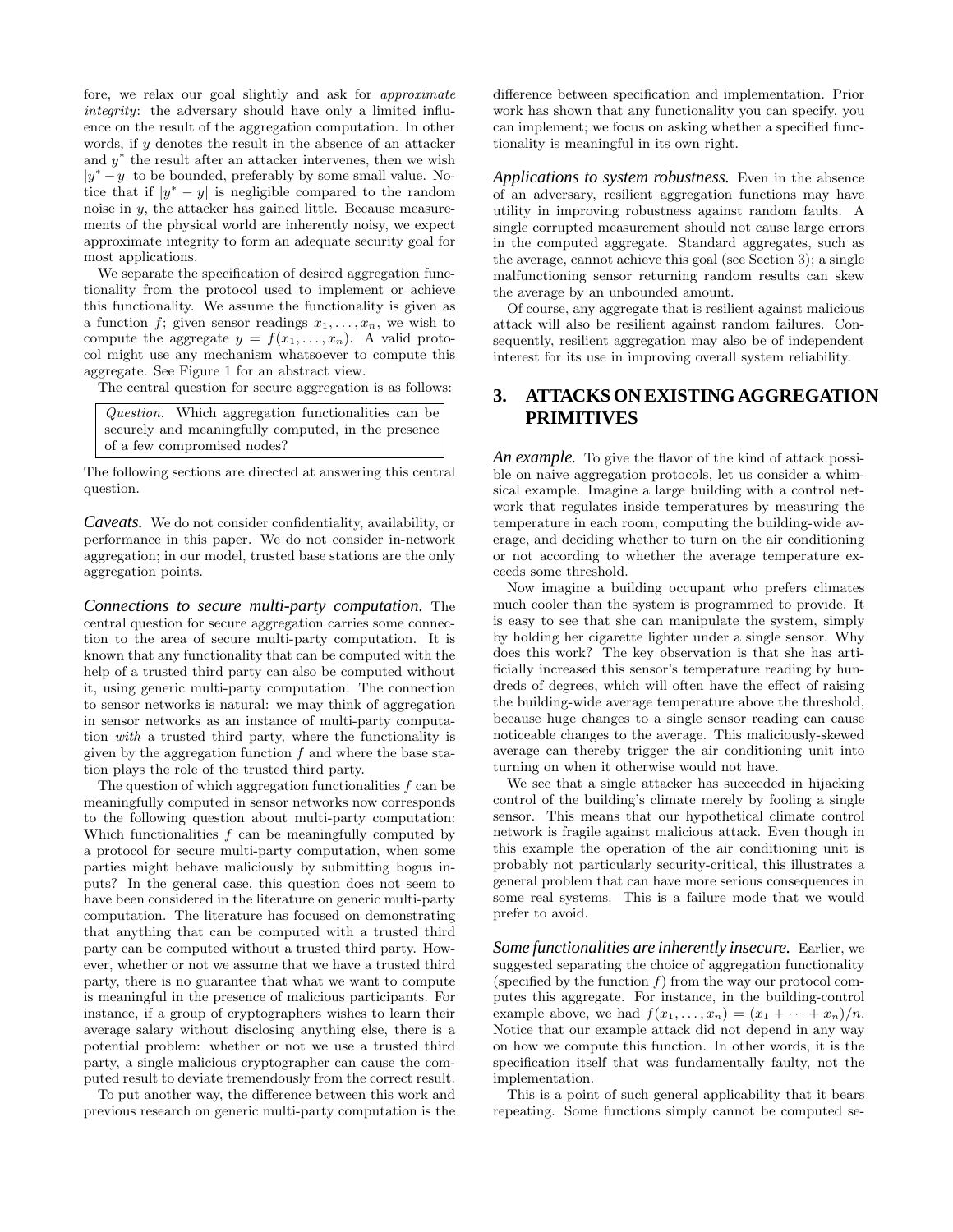curely in the presence of compromised nodes, no matter what protocol we use. Because a single node can exert total control over the building-wide average temperature, the average temperature is not a meaningful quantity when nodes are compromised.

In the remainder of this section, we will present attacks on several popular aggregation functions. These attacks are straightforward and obvious upon inspection, once one recognizes the importance of resilience; however, we have not seen these attacks described before in the sensor network literature.

*The average is insecure.* We saw earlier that the average, given by  $f(x_1, \ldots, x_n) = (x_1 + \cdots + x_n)/n$ , is insecure in the presence of a single malicious sensor node. Say that sensor node 1 is compromised. Then by substituting the fake reading  $x_1^*$  in place of the real measurement  $x_1$ , the average is changed from  $y = f(x_1, \ldots, x_n)$ to  $y^* = f(x_1^*, x_2, \ldots, n) = y + (x_1^* - x_1)/n$ . Since the attacker can choose  $x_1^*$  freely, the attacker can exert complete control over the result. For instance, if the attacker wants to artificially add a bias  $\delta$  to the average, then he can set  $x_1^* = x_1 + \delta n$ , and the average will be successfully altered from y to  $y^* = y + \delta$ . Consequently, the average is not a meaningful aggregate in the presence of even a single compromised node.

*The sum is insecure.* Similarly, the sum  $f(x_1, \ldots, x_n) =$  $x_1 + \cdots + x_n$  is not meaningful in the presence of one or more compromised nodes. The attacker can freely increase or decrease this value without limit.

*The count can be secured.* A related primitive is the count, which is like the sum, except that each node contributes 0 or 1 to the total. If an incautious implementation forgets to check that each node's value is in the set  $\{0, 1\}$ , then it will be susceptible to the same attack as the sum. However, if properly implemented, we know of no serious attacks on the count. An attacker with control over k compromised nodes can only change the count by at most k, and hence if the number of compromised nodes is limited, this may be acceptable.

*The minimum is insecure.* Consider computing the minimum of the sensor readings,  $f(x_1, \ldots, x_n) = \min(x_1, \ldots, x_n)$ , and suppose that sensor 1 is compromised. The attacker can only increase the minimum if  $x_1$  is the unique smallest sensor reading, and even then, the minimum is raised to  $\min(x_1^*, x_2, \ldots, x_n)$ , which cannot exceed  $\min(x_2, \ldots, x_n)$ . Thus, the attacker has little capacity to increase the computed aggregate. However, the attacker can freely reduce the computed minimum value, simply by choosing  $x_1^*$  to be a very small (or even negative) value. So long as the attacker's desired outcome is smaller than the correct outcome, the attacker has complete control. Therefore, we consider that the minimum is not resilient against false sensor readings. In the presence of a single compromised node, the minimum is not a meaningful aggregate to compute.

*The maximum is insecure.* By symmetry, the maximum is also not meaningful in the presence of a compromised node.

# **4. VULNERABILITIES OF EXISTING SYSTEMS**

Many of today's sensor network systems are susceptible to the attacks described above. A few examples should to serve to illustrate the point.

*TinyDB.* TinyDB is a database-centric interface to sensor networks, where data aggregation is expressed with a SQLlike query language [8, 5]. The database consists of a table, where each sensor provides one row in the table, and each row provides values for several attributes (e.g., temperature, humidity, light, acceleration). Queries compute an aggregate of the listed attribute, or of a simple boolean or arithmetic expression of a single attribute. TinyDB supports five conventional aggregates: the minimum, maximum, average, count, and sum. Also, TinyDB supports temporal aggregates: a sliding window of previous sensor readings is kept, and then the minimum, maximum, average, count, or sum can be applied to this recent history.

Based on the above discussion, we see that TinyDB is insecure in the presence of compromised nodes when the minimum, maximum, average, or sum aggregates (or their corresponding temporal aggregation variants) are used. The count (or sliding window count) is the only primitive that is resilient to malicious data.

*Other systems.* TinyDB is not alone. For example, the Cougar sensor database system supports SQL-like queries with aggregation operators, much like TinyDB [15]. Likewise, the SensorWare project proposes efficient algorithms for computing the average, maximum, and minimum, as well as for building approximate contour maps [1]. These examples are representative of the work in the field [16]. The popularity of aggregates like the average and the maximum is no accident: they are both useful and easy to compute.

We emphasize that our attacks are not intended as a criticism of these systems, as these systems were not designed for security against compromised nodes. Nonetheless, this motivates the search for aggregation primitives with better security properties.

# **5. A THEORY OF RESILIENT AGGREGATION**

After these attacks on certain aggregation operations, it is natural to ask for a way to reason about secure aggregation. We develop such a framework in this section. Two key landmarks are worth watching for in the exposition that follows:

- 1. We propose that aggregation primitives be viewed as nothing more than statistical estimators. This allows us to exploit the power of statistics and build on the existing literature on statistical estimation theory.
- 2. We argue that the resilient aggregration problem has close connections to the field of robust statistics, which was developed to deal with noisy and error-prone data. This correspondence looks fruitful, because it allows us to borrow clever ideas that have been developed in that field and adapt them to solve our problems.

Before we work out the details, it will be helpful to digress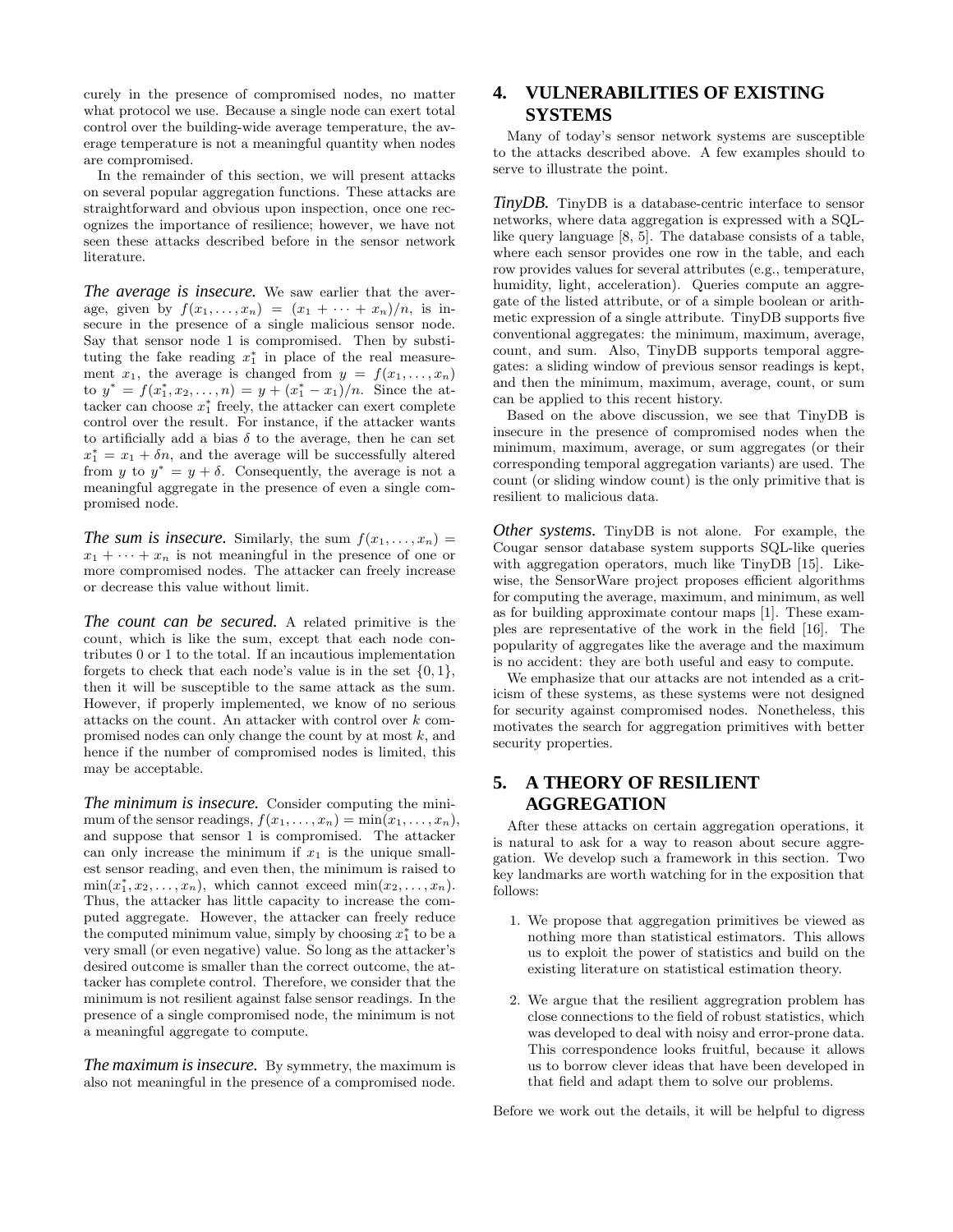for a moment to give some essential mathematical background on the classical estimation theory.

*Estimation theory.* Succintly put, the estimation problem is this: Given a sequence of observations  $x_1, \ldots, x_n$  from a known parameterized distribution  $p(X | \theta)$ , where  $\theta$  is a hidden parameter, the goal is to estimate  $\theta$  as accurately as possible.

In more detail, let  $\theta$  denote a parameter, whose distribution is not specified. A parameterized distribution  $p(X | \theta)$ is a family of distributions, one for each possible value of  $\theta$ . For instance,  $\mathcal{N}(\theta, 1)$ , the Gaussian distribution with mean θ and variance 1, is a distribution with parameter θ.

Next, let  $X_1, \ldots, X_n$  denote n random variables that are distributed according to  $p(X | \theta)$  and that are conditionally independent given  $\theta$ . In other words, imagine a referee secretly choosing a value  $\theta$ , then making *n* independent draws from the distribution with this fixed value of  $\theta$  as the common parameter and letting  $X_1, \ldots, X_n$  denote the result from the n draws.

An estimator is an algorithm  $f : \mathbb{R}^n \to \mathbb{R}$ , where  $f(x_1, \ldots, x_n)$ is intended as an estimate of some real-valued function of  $\theta$ . For simplicity of exposition, in what follows we will assume that  $\theta$  is real-valued and that we wish to estimate  $\theta$  itself. Next, we define the random variable  $\hat{\Theta} \stackrel{\text{def}}{=} f(X_1, \ldots, X_n)$ . Then, for our purposes<sup>1</sup>, the relevant figure of merit is

root-mean-square (r.m.s.) error (at 
$$
\theta
$$
):  
\n
$$
rms(f) \stackrel{\text{def}}{=} \mathbb{E}[(\hat{\Theta} - \theta)^2 | \theta]^{1/2}
$$

Note that  $\text{rms}(f)$  is a function of  $\theta$ , the underlying parameter; we compare functions pointwise. Also, an unbiased estimator is one for which  $\mathbb{E}[\Theta | \theta] = \theta$  for all  $\theta$ .

The r.m.s. error is a good measure of the inaccuracy or "spread" of our estimator, and a reasonable intuition would be to think of the r.m.s. error as representing a "typical" value of the error term  $|\hat{\Theta} - \theta|$ . For an unbiased estimator, the r.m.s. error is exactly the standard deviation of the random variable Θ, so our usual intuitions about Gaussian distributions will often be helpful in thinking about the r.m.s. error metric. We usually rely on the r.m.s. error to characterize the quality of our estimator, and we often approximate the r.m.s. error by its asymptotic behavior as  $n \to \infty$ .

mean square error at 
$$
\theta
$$
:  
\nvariance at  $\theta$ :  
\n
$$
V(f) \stackrel{\text{def}}{=} Var[\hat{\Theta} | \theta]
$$
\nbias at  $\theta$ :  
\n
$$
Bias(f) \stackrel{\text{def}}{=} E[\hat{\Theta} | \theta] - \theta
$$

A minimal-variance unbiased estimator is an estimator where  $MSE(f)$  is minimal among all unbiased estimators. Note that  $MSE(f)$ , and the other metrics, are functions of θ. We compare functions pointwise when testing for minimality, i.e.,  $m \leq m'$  iff  $m(\theta) \leq m'(\theta)$  for all  $\theta$ . The name "minimal-variance unbiased estimator" is justified by the following basic identity:  $MSE(f) = V(f) + Bias(f)^2$ . Consequently, the unbiased estimator with minimal variance is also the unbiased estimator with minimal mean square error (or r.m.s. error, for that matter).

Notice that  $\text{rms}(f) = \text{MSE}(f)^{1/2}$ , so the r.m.s. error is closely connected to the mean square error. In this paper, we introduced the r.m.s. metric because it is intuitive, its units are more convenient, and it summarizes in one quantity the figure of merit we care most about.

*Application to aggregation.* As others have noted before [10, 9], statistical estimation theory is a powerful way to think about data aggregation. One may think of the parameter  $\theta$  as reflecting some interesting underlying quantity in the physical environment. However,  $\theta$  cannot be directly observed. Instead, our only way to gain information on  $\theta$ is by taking  $n$  sensor measurements, which are modelled by the random variables  $X_1, \ldots, X_n$ . The aggregation function f can then be viewed as an estimator of  $\theta$ .

For instance,  $\theta$  might represent the average temperature across the New York City metropolitan area, and  $X_i$  the temperature reading at the ith sensor. It is natural that  $\theta$  is a parameter (since the average temperature can vary from day to day) and that  $X_i$  is random but dependent on θ (since sensor readings are noisy, but correlated to θ). We might take  $f(x_1, \ldots, x_n) \stackrel{\text{def}}{=} (x_1 + \cdots + x_n)/n$ , so that our estimator is the average of all sensor readings. Then, if we have a model of the distribution  $p(X_i | \theta)$ , we can measure the quality of the average as an aggregation function by calculating the r.m.s. error of f as an estimator of  $\theta$ . This seems like a reasonable view; when the user asks for the average of sensor readings, usually it is not that the average is of any inherent interest of its own right, but rather that this aggregate is an intuitive way to estimate some hidden parameter of interest.

*Resilient estimators and resilient aggregation.* A k-node attack  $A$  is an algorithm that is allowed to change up to  $k$ of the values  $X_1, \ldots, X_n$  before the estimator is applied. In particular, the attack A is specified by a function  $\tau_A : \mathbb{R}^n \to$  $\mathbb{R}^n$  with the property that the vectors x and  $\tau_A(x)$  never differ at more than  $k$  positions.

We can define the r.m.s. error associated with A by

$$
\text{rms}^*(f, A) \stackrel{\text{def}}{=} \mathbb{E}[(\hat{\Theta}^* - \theta)^2 | \theta]^{1/2}
$$
\n
$$
\text{where } \hat{\Theta}^* \stackrel{\text{def}}{=} f(\tau_A(X_1, \dots, X_n)).
$$

To explain,  $\hat{\Theta}^*$  is a random variable that represents the aggregate calculated at the base station in the presence of the k-node attack A, and  $\text{rms}^*(f, A)$  is a measure of the inaccuracy of the aggregate after A's intrusion. If  $\text{rms}^*(f, A) \gg$  $rms(f)$ , then the attack has succeeded in noticeably affecting the operation of the sensor network. If  $\text{rms}^*(f, A) \approx \text{rms}(f)$ , the attack has had little or no effect. We define

 $\text{rms}^*(f, k) \stackrel{\text{def}}{=} \text{max}\{\text{rms}^*(f, A) : A \text{ is a } k\text{-node attack}\},\$ 

so that  $\text{rms}^*(f, k)$  denotes the r.m.s. error of the most powerful k-node attack possible. Note that  $\text{rms}^*(f, 0) = \text{rms}(f)$ .

Roughly speaking, we think of an aggregation function f as an instance of the resilient aggregation paradigm if  $rms<sup>*</sup>(f, k)$  grows slowly as a function of k. More precisely:

DEFINITION 1. We say that an aggregation function  $f$  is  $(k, \alpha)$ -resilient (with respect to a parameterized distribution  $p(X_i | \theta)$ ) if  $rms^*(f, k) \leq \alpha \cdot rms(f)$  for the estimator f.

The intuition is that the  $(k, \alpha)$ -resilient functions, for small values of  $\alpha$ , are the ones that can be computed meaningfully and securely in the presence of up to k compromised or malicious nodes. This is justified by the following result.

INFORMAL RESULT 1. Let  $f$  be an unbiased estimator, i.e., an aggregation function satisfying  $\mathbb{E}[f(X_1, \ldots, X_n) | \theta] = \theta$ for all  $\theta$ . Let  $\sigma$  denote the standard deviation of  $f(X_1, \ldots, X_n)$ 

 $^{\rm 1}{\rm The}$  relation to standard estimation theory is as follows. In classical estimation theory, there are three standard metrics: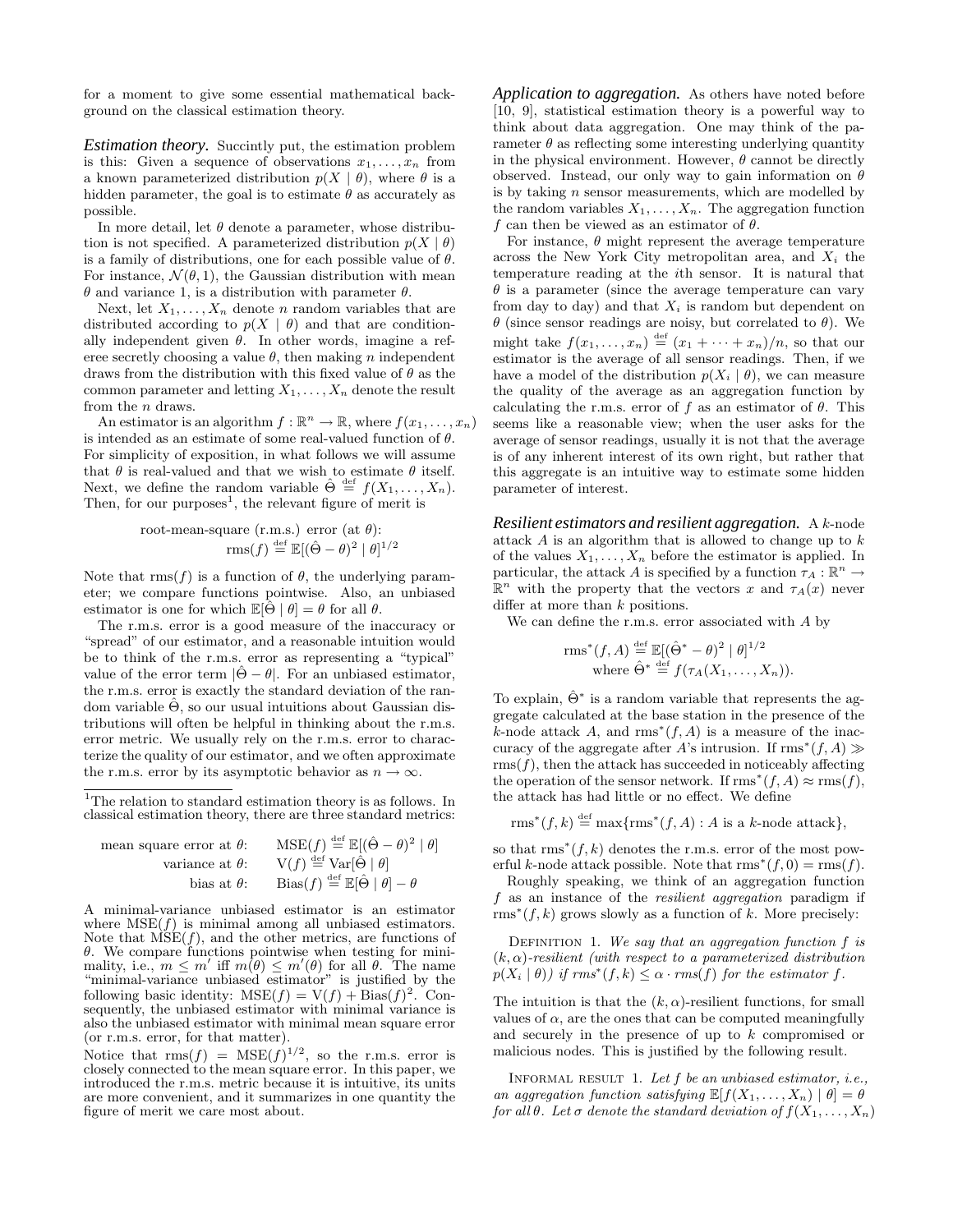in the absence of compromised nodes. If f is  $(k, \alpha)$ -resilient, then it can be computed at a base station with bias on the order of  $\pm \alpha \cdot \sigma$  or less. Conversely, if f is not  $(k, \alpha)$ -resilient, then no matter how f is computed, the adversary can skew the result by more than  $\pm \alpha \cdot \sigma$  at least some of the time.

PROOF (INFORMAL). Since  $f$  is an unbiased estimator, we have

$$
rms(f) = \mathbb{E}[(\hat{\Theta} - \theta)^2 | \theta]^{1/2} = \text{StdDev}[\hat{\Theta} | \theta] = \sigma.
$$

If f is  $(k, \alpha)$ -resilient, then  $\text{rms}^*(f, k) \leq \alpha \cdot \text{rms}(f) = \alpha \cdot \sigma$ . In this case, the standard deviation of the aggregate (after being disturbed by compromised nodes) is at most  $\alpha \cdot \sigma$ , so the "typical" error term is on the order of  $\alpha \cdot \sigma$ . Conversely, if f is not  $(k, \alpha)$ -resilient, then there is a k-node attack A so that  $\text{rms}^*(f, A) > \alpha \cdot \sigma$ . For reasonable distributions, the magnitude of the actual observed error is at least  $\text{rms}^*(f, A)$ some non-negligible fraction of the time, from which the informal result follows.  $\Box$ 

With the above results, we are now ready to propose an answer to the central question of secure aggregation: Which functionalities can be meaningfully computed, in the presence of compromised nodes?

Answer. The aggregation functionalities that can be securely and meaningfully computed, in the presence of k compromised nodes, are exactly the functions that are  $(k, \alpha)$ -resilient for some  $\alpha$  that is not too large.

*Attack models.* The above definitions are framed in terms of what one might call omniscient attacks, i.e., attacks where the adversary first observes all  $n$  sensor readings, then chooses k sensors to corrupt and picks k bogus values for these sensors to report in place of their actual measurements. Hence omniscient attackers are limited only by the number of sensor readings they can change. In particular, omniscient attackers can dynamically choose which sensors to corrupt and can eavesdrop or predict all other sensor readings. This seems like an impractical threat model.

It would be more realistic to consider myopic attacks, where the adversary can only observe and affect measurements from some set of  $k$  sensors. In an adaptive attack, the attacker can choose a sensor to corrupt, learn the reading at that sensor, choose a replacement value based on his observation, and then choose another sensor to corrupt (possibly based on what he has learned up to this point) and repeat this up to  $k$  times. A weaker threat model is the static attack, where the attacker must choose  $k$  sensors in advance to corrupt; then the attacker learns those  $k$  readings and subsequently can choose  $k$  replacements values based on the observed values. Of course, in all cases we assume the parameterized distribution  $p(X_i | \theta)$  is known in advance to the adversary. We could also consider many other refinements to the definition.

Myopic attackers are a more reasonable threat model than omniscient attackers, and myopic attacks correspond more closely to standard threat models used, for instance, in the cryptographic literature on secure multi-party computation. However, in all the examples treated in this paper, the difference in power between omniscient and myopic attacks turns out to be negligible. Because omniscient attacks permit cleaner definitions, for simplicity, we will stick with them.

*Robust statistics.* Robust statistics is the study of statistics when data is noisy or error-prone. Some authors suggest that robust statistics is generally concerned with two kinds of robustness:

- 1. Tolerating small errors in a large fraction of observations. For instance, perhaps many devices have small calibration errors or are otherwise slightly noisy.
- 2. Tolerating large errors in a small fraction of observations. For instance, if we imagine a scientist writing down observed values by hand, occasionally she may misplace the decimal point. A few gross errors like this should not render our statistical estimator useless. Thus, a classic task of robust statistics is to develop estimators that tolerate a small fraction of arbitrarily contaminated observations.

Resilient aggregation is concerned with the latter challenge; we wish to build aggregation operators that cannot be manipulated too much by a few malicious or compromised nodes.

There is a healthy literature on the field of robust statistics [6, 3, 13, 14]. For instance, it is well-known in the literature that the median is a more robust replacement for the average. Our work has been greatly inspired by many classic results in robust statistics.

One useful concept from robust statistics is the breakdown point, defined  $as^2$ 

$$
\epsilon^* \stackrel{\text{def}}{=} \sup\{k/n : \text{rms}^*(f, k) < \infty\}.
$$

Strictly speaking, this definition gives the breakdown point  $\epsilon^*(n)$  at n, but in practice we usually take the limit as  $n \to$ ∞. One small word of caution is in order: the breakdown point is only informative when the estimator is unbounded.

The relevance of the breakdown point to sensor networks is that the breakdown point indicates the fraction  $\epsilon^*$  of nodes that can be captured before security breaks down. If an  $\epsilon^*$  fraction of nodes are compromised, then the r.m.s. error becomes unbounded, and the adversary can drive the output of the aggregation operation to take on any value he would like. For instance, we can easily verify that the average has breakdown point  $\epsilon^* = 0$ , because any single compromised node can be used to skew the average by any desired amount. Consequently, the breakdown point is one measure of the security of an aggregation function against data spoofing attacks.

# **6. SATISFACTORY AND UNSATISFACTORY AGGREGATION FUNCTIONS**

We next apply the theoretical framework sketched above to analyze the resilience of a number of natural aggregation functions. See Table 1 for a concise summary of our results.

*Data model.* Unfortunately, the resilience of a function f depends not only on the choice of f, but also on the parametrized distribution  $p(X_i | \theta)$ . In other words, we will need some model for how the data from the sensors is distributed. In practice, the exact distribution may vary from application to application, but to make the analysis

<sup>&</sup>lt;sup>2</sup>Note: If  $S \subseteq \mathbb{R}$  is a set, sup S is the smallest real number larger than  $\overline{or}$  equal to every element of  $S$ . If  $S$  is finite,  $\sup S$  is just the largest element in S.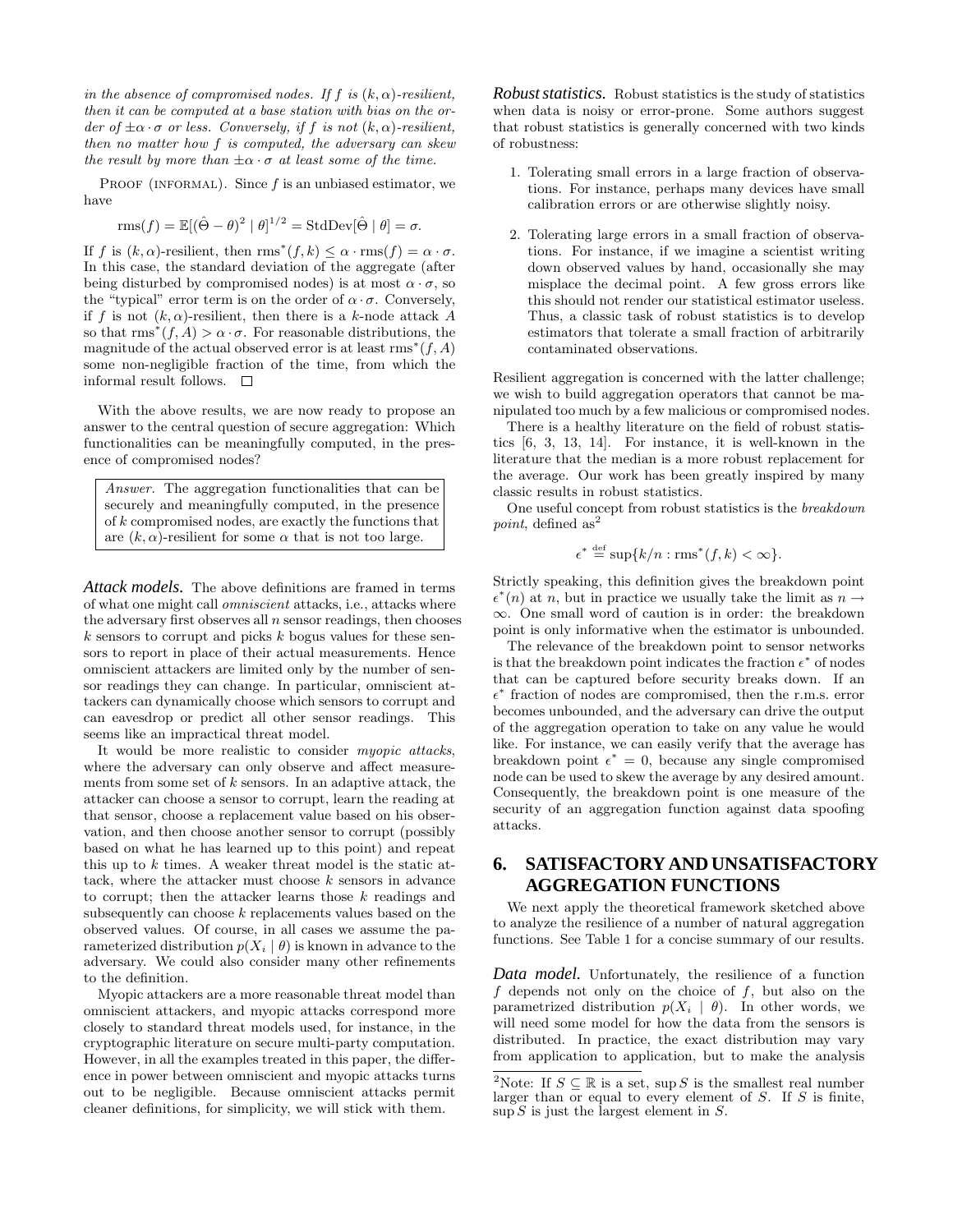| aggregate                   | rms(f)<br>error                        | resilience (<br>$\alpha$                                             | $\epsilon^*$   | security level |
|-----------------------------|----------------------------------------|----------------------------------------------------------------------|----------------|----------------|
| minimum                     |                                        | $\infty$                                                             | $\Omega$       | insecure       |
| maximum                     |                                        | $\infty$                                                             | 0              | insecure       |
| sum                         | $\sqrt{n} \cdot \sigma$                | $\infty$                                                             | 0              | insecure       |
| average                     | $\sigma/\sqrt{n}$                      | $\infty$                                                             | $\overline{0}$ | insecure       |
| $[l, u]$ -truncated average | $\sigma/\sqrt{n}$ or larger            | $1+(u-l)/\sigma\cdot k/\sqrt{n}$                                     |                | problematic    |
| $5\%$ -trimmed average      |                                        | $(1+\epsilon)\cdot \sigma/\sqrt{n}$ if $k < 0.05n$ : $1 + 6.278 k/n$ | 0.05           | better         |
|                             |                                        | if $k > 0.05n$ :<br>$\infty$                                         |                |                |
| median                      |                                        | $1.253\sigma/\sqrt{n}$ if $k < n/2$ : $\sim \sqrt{1 + 0.101k^2}$     | 0.5            | much better    |
|                             |                                        | if $k > n/2$ :<br>$\infty$                                           |                |                |
| count                       | $-\theta$ <sup>1</sup><br>$n\theta(1)$ | $1 + O(k/\sqrt{n})$                                                  |                | acceptable     |

Table 1: Summary of results. This table shows several possible aggregation functions, their root-mean-square error term in the absence of attacks, their resilience against k-node attack, and their breakdown point  $(\epsilon^*)$ . The smaller the resilience  $\alpha$  is, the greater the security. Note that the 5%-trimmed average performs well as long as  $k < 0.05n$ , and the median is even better: it degrades gracefully for  $k < 0.5n$ . The other functions perform less well.

tractable, it seems reasonable to focus on two canonical distributions.

- For continuous data, we assume that the  $X_i$  come from n independent and identically distributed (i.i.d.) random variables with the Gaussian distribution  $\mathcal{N}(\theta, \sigma^2)$ of mean  $\theta$  and variance  $\sigma^2$ , where  $\sigma$  is fixed in advance and  $\theta$  represents the hidden parameter to be estimated. It will be useful to let  $\varphi$  and  $\Phi$  denote the probability density and cumulative probability functions for the standard normal distribution  $\mathcal{N}(0, 1)$ , i.e.,  $\varphi(x) = \frac{1}{\sqrt{2\pi}} e^{-x^2/2}$  and  $\Phi(x) = \int_{-\infty}^x \varphi(t) dt$ .
- For  $0/1$ -valued data, let us assume that the  $X_i$  come from n i.i.d. r.v.'s with the Bernoulli distribution, i.e.,  $X_i \sim \text{Bernoulli}(\theta)$ , or equivalently,  $\Pr[X_i = 1 | \theta] = \theta$ , where again  $\theta$  represents the hidden parameter to be estimated.

It seems reasonable to expect that these two distributions will form a reasonable model of sensor readings in many practical applications.

*Estimators of location.* In practice, the most common goal of aggregation is to build an estimate of location, such as the mean or mode or median. A good estimate of location f should satisfy several properties. It should be location equivariant, so that  $f(x_1 + c, \ldots, x_n + c) = f(x_1, \ldots, x_n) + c$  $c$  for any constant  $c$ . It should be *scale equivariant*, so that  $f(cx_1, \ldots, cx_n) = c \cdot f(x_1, \ldots, x_n)$  for any constant c. Also, it should have permutation symmetry, so that permuting the inputs to  $f$  does not change its output, i.e.,  $f(x_{\pi(1)},\ldots,x_{\pi(n)}) = f(x_1,\ldots,x_n)$  for all permutations  $\pi$ on  $\{1, \ldots, n\}$ . Finally, it should be robust. We will study the robustness of several popular estimates of location.

*The average and sum.* It is easy to verify that the sum  $f(x_1, \ldots, x_n) = x_1 + \cdots + x_n$  is not  $(1, \alpha)$ -resilient for any constant  $\alpha$ . For instance, for any fixed  $\alpha$ , we can consider a 1-node attack<sup>3</sup> A that replaces the first reading  $x_1$  with  $x_1^* =$ 

 $x_1+2\alpha \cdot \text{rms}(f)$ ; this attack has error term  $\text{rms}^*(f, A) = 2\alpha \cdot$ rms(f), hence f is not  $(1, \alpha)$ -resilient. Similarly, the average is not  $(1, \alpha)$ -resilient for any constant  $\alpha$ . Put another way, the average and sum have breakdown point  $\epsilon^* = 0$ . These points justify our claim in Section 3 that the average and sum cannot be meaningfully computed in the presence of a malicious sensor node.

*The minimum and maximum.* One can also show that the minimum is not  $(1, \alpha)$ -resilient for any constant  $\alpha$ : simply consider the 1-node attack that replaces  $x_1$  with  $x_1^* = x_1 2\alpha \cdot rms(min)$ . Likewise, the maximum is not  $(1, \alpha)$ -resilient for any  $\alpha$ .

*The count.* In contrast, the count behaves much better. Take  $f(x_1, \ldots, x_n) = x_1 + \cdots + x_n$  for  $X_i \sim \text{Bernoulli}(\theta)$ (i.i.d. r.v.'s). We have  $\text{rms}(f) = \sqrt{n\theta(1-\theta)}$ . For a k-node attack, a simple argument shows that  $|\hat{\Theta}^* - \hat{\Theta}| \leq k$  always, so  $\text{rms}^*(f, k) \le \sqrt{k^2 + \text{rms}(f)^2} \le k + \text{rms}(f).$ 

Consequently, the count is  $(k, \alpha)$ -resilient for  $\alpha = 1 + k$ .  $(n\theta(1-\theta))^{-1/2}$ . This is a rather slow-growing function of  $k$ , so for large n, the count appears to have good resilience against k-node attacks. In other words, the law of large numbers comes to our rescue: if we have a large field of sensors and we use the count as our aggregate, we can easily tolerate a small number of compromised nodes.

*The median.* The median is a safer replacement for the average. On inputs  $x_1, \ldots, x_n$ , let  $x_{(1)}, \ldots, x_{(n)}$  denote the  $x_i$ -values placed in sorted order. If i is not an integer, let  $x_{(i)}$  be short-hand for  $\frac{1}{2}x_{(i-0.5)} + \frac{1}{2}x_{(i+0.5)}$ . Then we may define the median as  $f(x_1, \ldots, x_n) = \text{med}_{1 \leq i \leq n} x_i = x_{(r)}$ where  $r = (n + 1)/2$ .

Note that a 1-node attack can only change the median to something between  $x_{(r-1)}$  and  $x_{(r+1)}$ . If we have at least three readings, these two endpoints are sensor readings from uncompromised nodes. In general, after a k-node attack, the median will be in the interval  $[x_{(r-k)}, x_{(r+k)}],$  and when  $n > 2k$ , the endpoints of this interval are readings from uncompromised nodes. In summary, we see that the attacker is not able to freely dictate the result of the aggregation

<sup>3</sup>These attacks actually do not require the assumption that  $X_i \sim \mathcal{N}(\theta, \sigma^2)$ ; in general, it suffices merely that  $\text{rms}(f)$  <  $\infty$ , e.g., that  $f(X_1, \ldots, X_n)$  has finite variance and bias.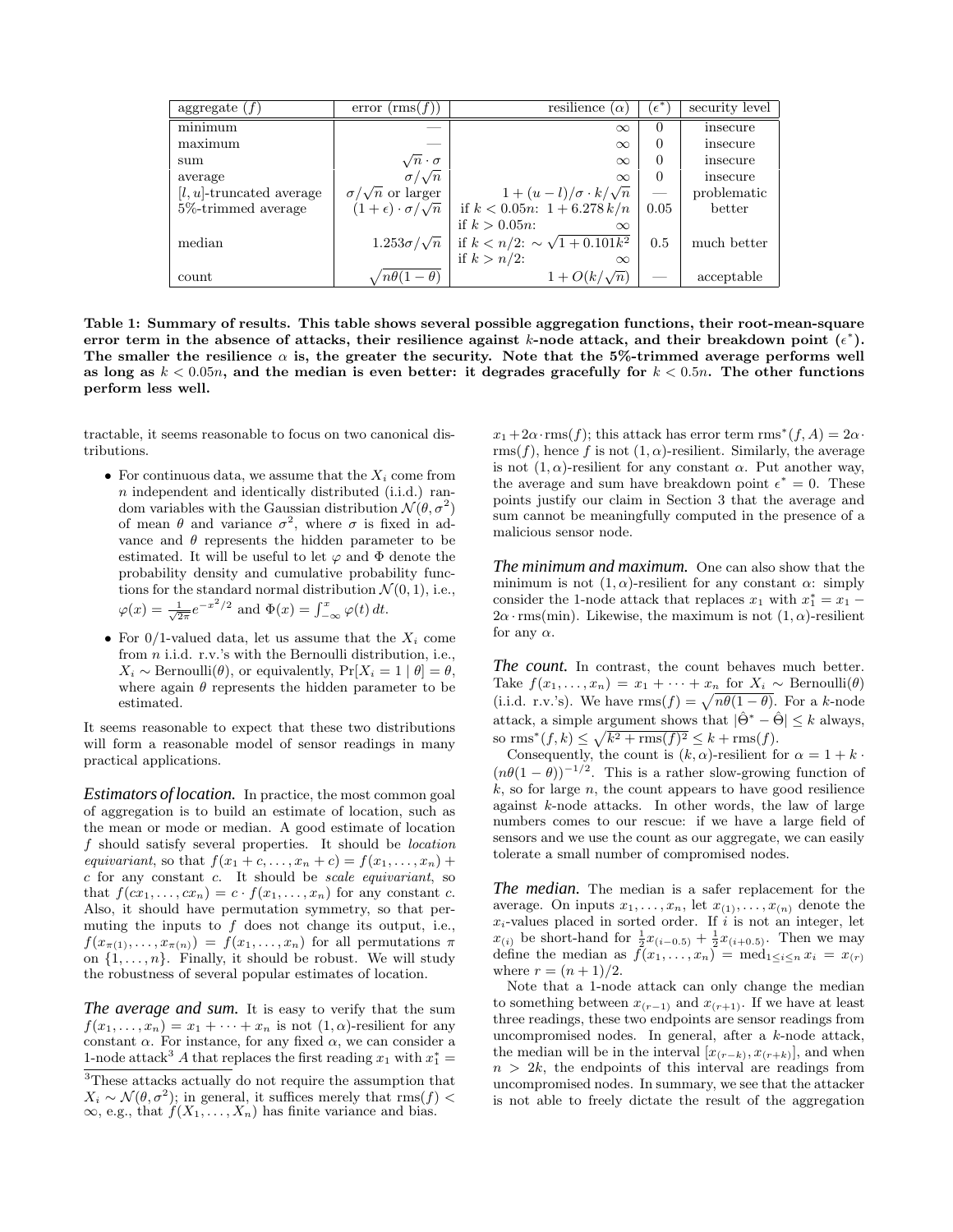operation, but is constrained about how he can affect the computed median.

This intuition can be quantified. For  $X_i \sim \mathcal{N}(\theta, \sigma^2)$ , it is well-known that  $\text{rms}(f) \approx 1.253 \cdot \sigma/\sqrt{n}$ . We have calculated that, for  $k \ll n$ ,  $\text{rms}^*(f, k) = \alpha \cdot \text{rms}(f)$  where  $\alpha \approx \sqrt{1 + 0.101k^2}$ . Thus, f is  $(k, \alpha)$ -resilient for this value of  $\alpha$ . See the appendix for a justification. The interpretation is that, in the presence of an adversary, compromised nodes produce only a gradual increase in the error term. These figures also show that the "price of security" is not too high: in the absence of attack, the error term for the median is only slightly larger (by a factor of 1.253) than the error term for the average.

Also, the breakdown point of the median is  $\epsilon^* = 1/2$ , meaning that up to about half of the nodes may be compromised without a total breakdown of security.

# **7. TOOLS FOR ACHIEVING RESILIENT AGGREGATION**

Next, we explore several general techniques for improving the resilience of our aggregation functions. The focus is on generality: the ideas presented here will be broadly applicable in many settings, and we characterize their benefits and limitations.

*Truncation.* One naive way to make an aggregation function more robust against spoofed sensor readings is to place upper and lower bounds on the acceptable range of a sensor reading. For instance, if we know that valid sensor readings will usually be in the interval  $[l, u]$ , then we can truncate every input to be within this range. Note, for instance, that the count can be viewed as a [0, 1]-truncated version of the sum. In general, given any base aggregate g, we can construct a truncated aggregator by applying  $q$  to the truncated data values.

More formally, let  ${\rm trunc}_{[l,u]}(x)$  be l if  $x < l$ , x if  $l \leq x \leq u$ , and  $u$  if  $x > u$ . To obtain a truncated replacement for the raw average, set

$$
f(x_1,\ldots,x_n)=\frac{\mathrm{trunc}_{[l,u]}(x_1)+\cdots+\mathrm{trunc}_{[l,u]}(x_n)}{n}
$$

.

We have calculated that the  $[l, u]$ -truncated average is  $(k, \alpha)$ resilient for  $\alpha \approx 1 + (u - l)k/(\sigma\sqrt{n})$ . See the appendix for details.

The truncated aggregate is an improvement over the conventional aggregate, but it is not an entirely satisfactory solution. Wide intervals give the attacker a great deal of power, while narrow intervals reduce the utility of the sensor network. We can quantify this using the notion of the dynamic range D of an aggregate, defined as  $D = (u$  $l$ /rms(f). In the absence of attacks, D measures the number of possible outputs after aggregation that can be distinguished from each other. Thus, the observed aggregate conveys roughly lg D bits of information about the underlying parameter to be estimated. Also, let  $D^* = (u-l)/\text{rms}^*(f, k)$ be the dynamic range in the presence of k-node attacks.

For the truncated mean, we have  $D \approx (u-l)\sqrt{n}/\sigma$ , so the truncated average is  $(k, \alpha)$ -resilient for  $\alpha \approx 1 + D \cdot k/n$ . Also,  $D^* \approx D/(1+D\cdot k/n)$ . Notice that when D is large compared to  $n/k$ ,  $D^*$  is considerably smaller (indicating poor dynamic range under attack) and  $\alpha$  is large (indicating poor security under attack). When  $D$  is small, the dynamic range is poor, meaning that the aggregate does not convey much information even in the absence of attack.

Now we are pinned between a rock and a hard place: to derive as much information as possible from our sensor network in the absence of attacks, we need  $D$  to be large; yet to make the truncated average as meaningful as possible in the presence of attacks, we need  $D \cdot k/n$  to be small. This gives an unavoidable tradeoff between the resilience  $\alpha$  and the dynamic range D. This tension suggests that we should keep looking for better techniques.

*Trimming.* A better choice is to ignore the highest 5% and lowest 5% (for instance) of the sensor readings, and then compute the aggregate on the remaining 90% of readings in the middle. This is known as the trimmed mean in the statistical literature. Intuitively, we might expect this to be fairly robust to compromised nodes, so long as no more than 5% of the sensors are compromised.

Let's work out the details. On inputs  $x_1, \ldots, x_n$ , let the symbols  $x_{(1)}, \ldots, x_{(n)}$  represent the  $x_i$ -values in sorted order. Fix a security parameter  $\rho$ . Let q denote the underlying aggregation function. We construct a more resilient version of  $g$  by defining

$$
f_{\rho}(x_1,\ldots,x_n)=g(x_{(\rho n)},x_{(\rho n+1)},\ldots,x_{(n+1-\rho n)}).
$$

Trimming can be viewed as a principled, automated form of outlier elimination, where we always throw away the smallest and largest  $\rho n$  observations, on the principle that they might be outliers. Assuming that  $k < \rho n$ , all an adversary can do is affect which subset of legitimate sensor readings are used as inputs to g; however, the adversary cannot control in any other way the inputs to  $q$ . Interestingly, the median is a special case of the above construction, obtained by taking the limit as  $\rho \rightarrow 1/2$  from below. For these reasons, trimming looks intuitively promising.

The security argument can be formalized more carefully. We will analyze the case where g is the average,  $g(w_1, \ldots, w_m)$  =  $(w_1 + \cdots + w_m)/m$ . It turns out that  $\text{rms}(f_\rho) \approx (1 + \epsilon_\rho)$ .  $\sigma/\sqrt{n}$ , for some constant  $0 \le \epsilon_{\rho} \le 0.253$ . We have computed  $\text{rms}^*(f_\rho, k)$  for the case  $k \ll \alpha n$ , where  $\rho$  is arbitrary. See the appendix for details and for the general expression. For instance, when  $\alpha = 0.05$ , rms $(f_{0.05}) \approx (1 + \epsilon) \cdot \sigma / \sqrt{n}$  for some small  $\epsilon$ , and  $f_{0.05}$  is approximately  $(k, 1 + 6.278 k/n)$ resilient for  $k < 0.05n$  and  $(k, \infty)$ -resilient for  $k \geq 0.05n$ .

In practice, the 5%-trimmed average only becomes more accurate than the median for large  $n$  (say,  $n > 100$  or so). Therefore, in practice the 5%-trimmed average is unlikely to be any better than the median. However, one of the attractions of trimming is that it can be applied to other aggregates as well; for instance, the 5%-trimmed maximum might be a sensible replacement for the maximum.

*Other estimates of location.* Many other location estimators have been proposed in the robust statistics literature. Here we list a few that may be of interest.

The shorth is defined as the mean of the shortest subsample of  $x_1, \ldots, x_n$  that contains  $n/2$  of the observations; its breakdown point is  $\epsilon^* = 1/2$ . The least median of squares (LMS) is defined as the value y that minimizes  $\text{med}_{1\leq i\leq n}(x_i-\)$  $(y)^2$ ; it happens to be the same as the midpoint of the shortest subsample containing  $n/2$  of the observations, and its breakdown point is  $\epsilon^* = 1/2$ . Both the shorth and the LMS converge at a rate like  $n^{-1/3}$ , which is abnormally slow: most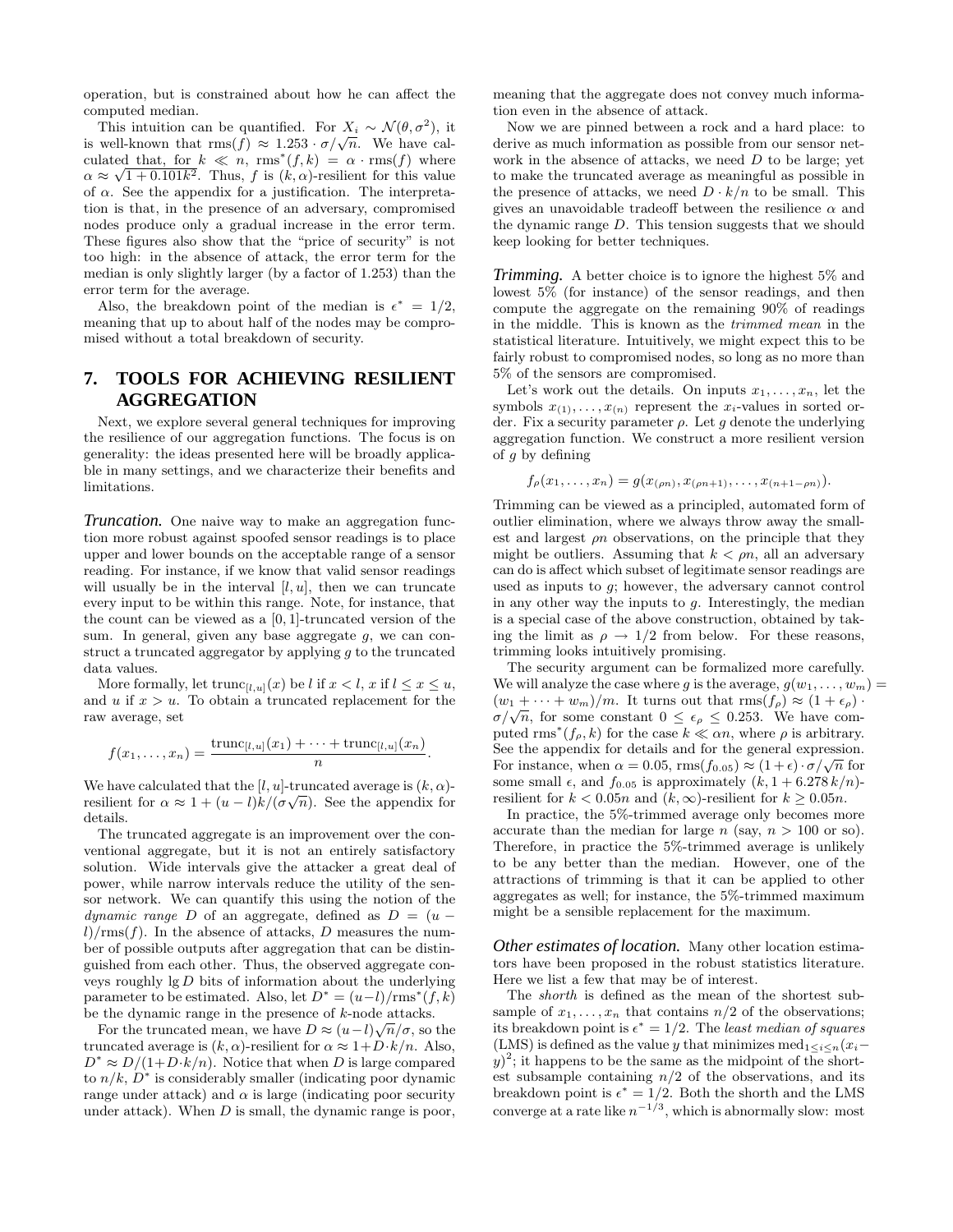other estimates, such as the average, converge at a rate like  $n^{-1/2}$ .

The Hodges-Lehmann estimator is given by  $f(x_1, \ldots, x_n) =$  $\text{med}_{1\leq i < j \leq n}(x_i + x_j)/2$ ; it has breakdown point  $\epsilon^*$  $\text{med}_{1 \leq i < j \leq n}(x_i + x_j)/2$ ; it has breakdown point  $\epsilon^* = 1 - \sqrt{1/2} \approx 0.293$ , and its error term is only about  $\pi/3 \approx 1.05$ times larger than the error term for the average. The interquartile mean is given by the mean of the first and third quartiles, i.e.,  $f(x_1,...,x_n) = (x_{(r)} + x_{(n+1-r)})/2$ , where  $r = (n+1)/4$ ; it has breakdown point  $\epsilon^* = 1/4$ , and its error term is only about 1.25 times as large as the error term for the average.

The median and interquartile mean are instances of a class of functions known as of L-estimators. An aggregate is called a L-estimator if it can be expressed as a linear function of the order statistics of the sample, or in other words,  $f$  is an L-estimator if there exist constants  $a_1, \ldots, a_n \in \mathbb{R}$  so that  $f(x_1,...,x_n) = a_1x_{(1)} + \cdots + a_nx_{(n)}$ . The breakdown point is determined by the first (or last) non-zero coefficient  $a_i \neq 0$ ; namely,  $\epsilon^*(n) = \min\{i-1 : x_i \neq 0 \text{ or } x_{n+1-i} \neq 0\}$  $0\}/n$ . There are other general classes of estimators as well, including M-estimators, GM-estimators, and R-estimators, but in general, the schemes we have described tend to be adequate, and so we omit further details about such more complicated estimators.

### **8. DISCUSSION**

*Pragmatic advice for implementors.* The lesson of this work is that sensor network designers need to pay attention to security when implementing aggregation services. We have seen a number of simple measures that can be taken to improve security. Distilled into slogan form, our advice for improving the security of aggregation in sensor networks would be:

- Be aware of the threat of malicious data and of node capture attacks. Do a risk analysis before deploying aggregation services.
- Consider using resilient aggregation. For instance, try using the median or the trimmed average in place of the average.

*When to use resilient aggregation.* Resilient aggregation is best-suited to settings where there is plenty of redundancy in the data, so that we can cross-check sensor readings for consistency. Technology trends are tilting the scales in favor of large constellations of cheap, crude sensors, which is exactly where resilient aggregation is most appropriate, rather than small-scale deployments of a few expensive, precisioncrafted devices. As a result, we expect this increasing degree of redundancy to make resilient aggregation applicable in an increasing variety of applications.

However, the techniques discussed in this paper are not always appropriate. Resilient aggregation is not a good choice in scenarios where we are looking for a needle in the haystack. For instance, multi-sensor fire alarm systems may need to trigger an alarm upon the first detection of smoke from any sensor, without waiting for corroboration from other sensors. Resilient aggregation cannot help in this case, and such systems must simply accept the possibility of successful attacks.

*Open problems.* One major limitation of this paper is that we did not consider in-network aggregation. There is strong evidence that performing aggregating inside the network is critical for achieving good performance [4]. Consequently, supporting in-network aggregation securely is an important open problem. Another challenge is to secure more complex aggregation operations, such as algorithms for tracking multiple objects, building contour maps, and so on.

*Related work.* The connection between aggregation and statistical estimation has been exploited before [10, 9], but as far as we know, no one has pointed out the relevance of robust statistics.

Song et al. also explore security for aggregation in sensor networks [12]. They, too, consider the possibility of corrupted sensors, albeit from a slightly different perspective: They consider how to reduce trust in the base station, in a scenario where a trusted outside user queries a sensor network. They focus on protocols for computing a few aggregation primitives: the median, min, max, average, and count of distinct elements. In contrast, we assume the base station is trusted, and we focus on classifying which functions can be meaningfully computed.

### **9. CONCLUSIONS**

This paper gave a theoretical framework for evaluating data aggregation in sensor networks and its security against attack. As we saw, many of the conventional aggregates are unsuitable for use when some sensor nodes may be compromised. One of the main contributions of this paper was to provide a mathematical theory of resilient aggregation; we cast the problem in terms of statistical estimation theory, which gives a useful way to quantify the resilience of various aggregation operators and to justify our intuition in a principled way. Finally, we described a number of better methods for secure data aggregation. For instance, the median is a good summary statistic, and for general-purpose use, trimming appears to be a good way to strengthen the security of many aggregation primitives. The author's hope is that this paper will stimulate further work on the problem of secure data aggregation in sensor networks.

### **Acknowledgements**

I thank Nikita Borisov and the anonymous reviewers for many helpful comments and suggestions.

### **10. REFERENCES**

- [1] A. Boulis, M.B. Srivastava, "Aggregation applications in resource-constrained distributed systems," Tech. report TM-UCLA-NESL-2001-11-002.
- [2] Committee on Networked Systems of Embedded Computers, "Embedded, Everywhere: A Research Agenda for Networked Systems of Embedded Computers," National Academy Press, Wash., DC, 2001.
- [3] F.R. Hampel, E.M. Ronchetti, P.J.Rousseeuw, W.A. Stahel, Robust Statistics: The Approach Based on Influence Functions, John Wiley & Sons, 1986.
- [4] J. Heidemann, F. Silva, C. Intanagonwiwat, R. Govindan, D. Estrin, D. Ganesan, "Building Efficient Wireless Sensor Networks with Low-Level Naming," SOSP 2001.